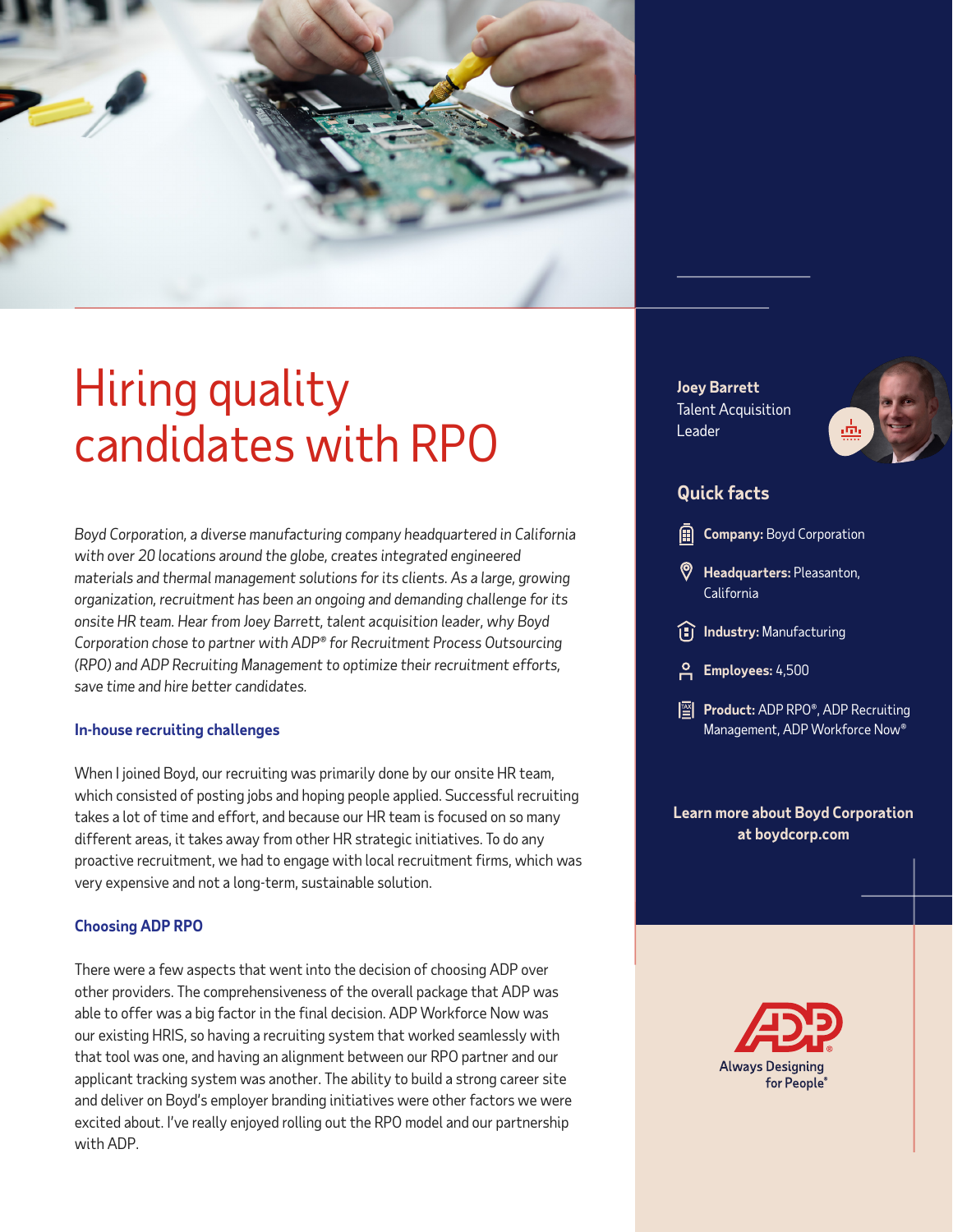#### **Implementation**

We had a simultaneous implementation for RPO and ADP Recruiting Management, which was very helpful because they really operate hand in hand. It was a very seamless process from the start of implementation to go-live, and the ADP implementation team walked us through every step of the way.

The ADP team did a great job of working with us to identify our requirements and build out the process map accordingly. The project plan was very detailed and kept us focused. We worked together toward each milestone and met our commitments throughout. There were no hiccups through the entire implementation process and go-live was on-time, streamlined and seamless. Training was rolled out to help the HR and manager communities understand what changes were being made, and a very detailed change management plan associated with that.

#### **Becoming more strategic**

We partnered with ADP to become more strategic, and we now have resources to look at the overall talent market. When we have positions open up, we have access to answers for questions like, where do we find these people? Is our pay structure in line with what the market is telling us? What's the scarcity of talent for this particular position? Do we need to target specific competitors, or can we just go out to general job boards and look for folks out there? It's really given us strategic direction to better identify and recruit talent from what we have been able to do in the past.

#### **Employer branding enhancements**

The brand activation team has been incredible. The career site we had previously was very limited in its capability, and it wasn't visually appealing. The brand activation team helped us design and create a new site, which is much more attractive, functional and has drawn significantly more traffic than our previous site.

In addition to that, we've executed multiple branding campaigns specifically around Facebook. The brand activation team has helped by taking our existing brand elements, designing the campaigns and pushing them out through various channels. That has driven a lot of traffic not only to our specific job openings, but to our career site in general. Lastly, they've helped us developed a talent community so that we can continue to build that pipeline of candidates for Boyd Corporation. They've helped with candidate attraction and selling the Boyd employer brand to the market.

#### **ADP Recruiting Management**

ADP Recruiting Management is one of the more intuitive systems that I have used in my career, so I've actually enjoyed working within the system.

ADP Recruiting Management is easy to use and very straightforward. The technology was implemented alongside RPO, enabling the process to be designed and the system configured to what worked best for Boyd.

On average, RPO saves the site HR folks at least eight hours a week; they've been able to better focus their time on the important parts of the hiring process.

**Joey Barrett** Talent Acquisition Leader

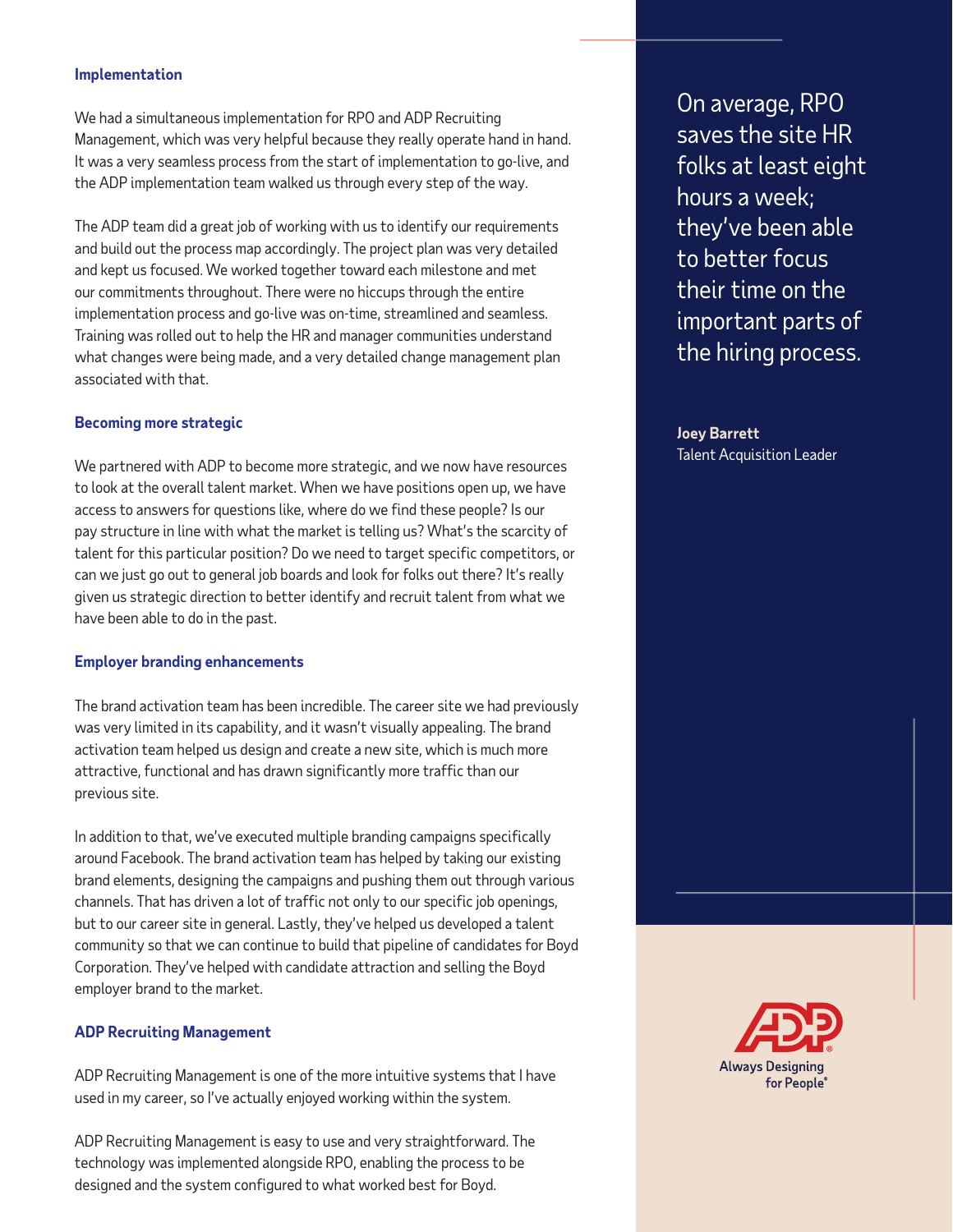Our focus was to make it as simple for the candidates and recruiters as possible. The user experience is great and moving candidates from one step to the next is simple, intuitive and fast.

As we've matured, changes have been made where necessary. For example, we found that candidates would fall out of the application process because it was too cumbersome, and they didn't want to take the time to do it. In working with ADP to redesign the process, many of the application steps were held until the offer stage. Candidates are highly motivated at this point, and we found that they were more willing to complete all necessary paperwork. It helped us get more candidates into the system at the frontend, reduce fallout and simplify the process for candidates as they were going through each of the steps.

#### **Seamless integration**

Before we brought on ADP RPO and ADP Recruiting Management, we didn't have recruiters supporting the account or an applicant tracking system that was fully integrated. Essentially, we could post our positions and people could apply, but it was a dead end from there. There was no capability or direct interaction with our HRIS to seamlessly feed those candidates through the hiring process.

ADP Recruiting Management has really streamlined our entire recruitment process. Now, candidates apply through ADP Recruiting Management and go through the entire process, including drug and background screening. Once we hire them, they seamlessly move over to ADP Workforce Now. It's a very seamless, integrated system that has really made our lives much easier and reduced the amount of manual work.

#### **Return on investment**

We've seen much more consistent results using RPO. There has been a significant increase in recruiting passive candidates — who are typically the stronger candidates — versus just posting and selecting from whomever applies. We've also seen a strong partnership between our HR team, our hiring managers and the ADP recruiters that are supporting our account. Now that we're a year in, we've made pretty good progress and have filled quite a few roles that we would have had to pay an outside recruiter anywhere from a 20 to 25 percent fee in order to find those candidates.

Without RPO, I would probably have to hire two to three direct recruiters at minimum to fulfill our staffing requirements. As we continue to grow, which we expect to do, that number will probably double in the next couple of years.

ADP RPO saves our site HR folks at least eight hours a week on average, which is pretty significant when you break out their time commitments and what their responsibilities entail. Now that they have this time back, they're able to focus on other initiatives such as process improvements, metrics, driving employee engagement and partnering with our operations leadership to roll out lean manufacturing initiatives.

ADP Recruiting Management ATS is one of the more intuitive systems that I have used in my career.

**Joey Barrett** Talent Acquisition Leader